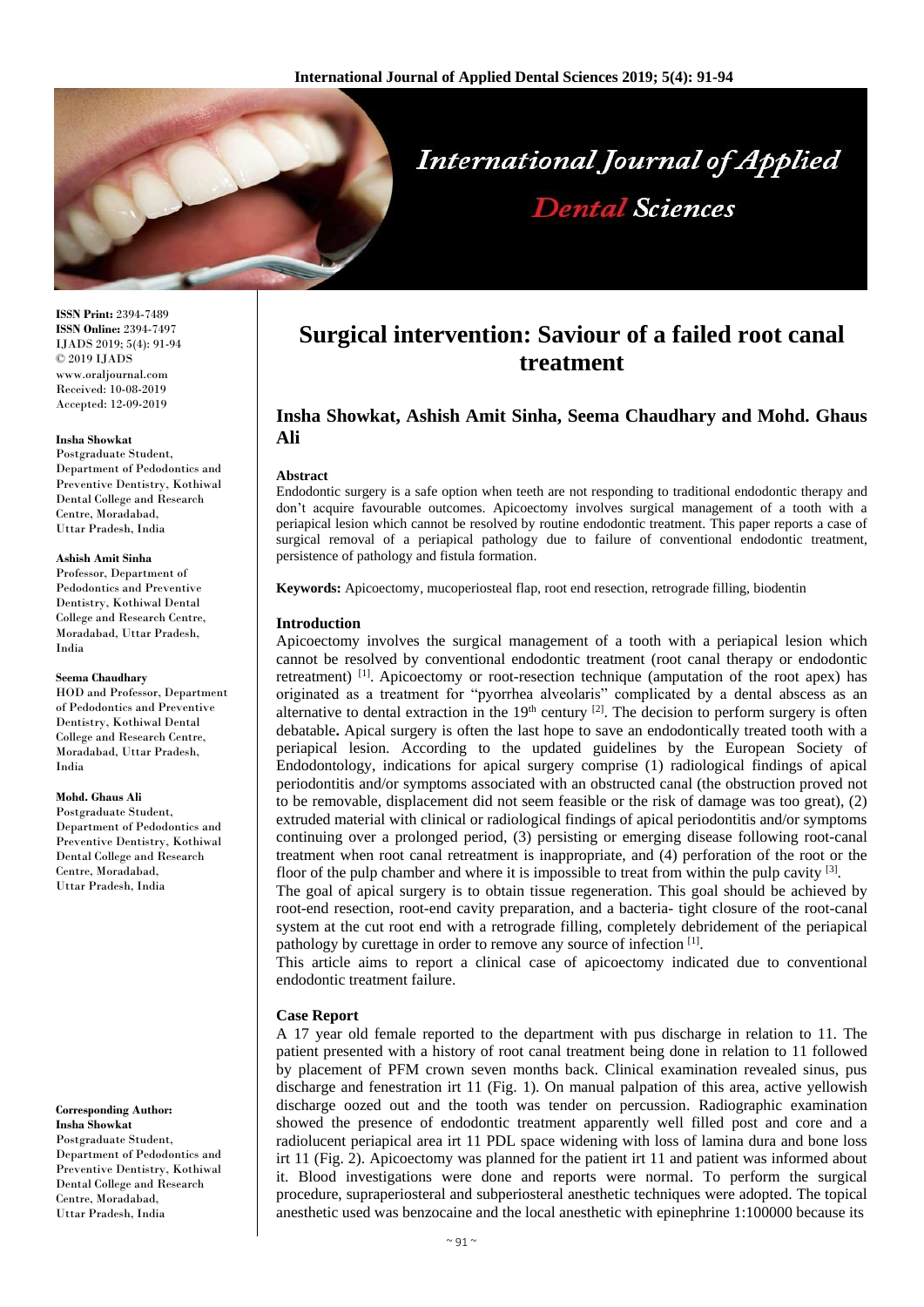anesthetic salt has the biggest anesthesia potential and duration. Patient was asked to complete one preoperative mouthrinse with 0.15% chlorhexidine.

### **Flap Design**

According to the classic literature, the most commonly used mucoperiosteal flaps for apical access in the anterior part of the mandible are rectangular flap and trapezoidal flap. Considering the need for a better periapical exposure, trapezoidal flap was decided and full mucoperiosteal incision was planned. Two firm vertical releasing incisions were made distal to lateral incisor through periosteum to bone and a horizontal intrasulcular incision at obtuse angle was made which joined them. Reflection was done with a sharp periosteal elevator beginning in the vertical incisions, then raising the horizontal component. To reflect the periosteum the elevator firmly contacted the bone while the tissue was raised.

## **Root End Resection, Root End Preparation and Retrogade Filling**

Reflection was done to a level adequate for access to the surgical site. On reflection it was found that cortical bone overlying the tooth had been resorbed exposing the root and soft tissue lesion (Fig. 3). Granulomatous and inflamed tissue surrounding the apex and root was removed with a curette. A straight fissure carbide bur was directed at acute angle to the long axis of the tooth to cut the apical 3 mm of the root and a bevel of 10 degree was made in faciolingual direction. After sectioning a trough was created around the apex with a round bur and inverted cone bur (Fig. 4) Biodentin was used to seal the apex. The surgical site was flushed with copious amounts of sterile saline to remove soft and hard tissue debris, hemorrhage, blood clots and excess root end filling material.

Alloplastic Hydroxyapatite bone graft material was then compacted on the root (Fig 5). The flap was returned to its original position and held with moderate digital pressure and moistened gauze, vertical and horizontal sutures were given with 4-0 silk sutures (Fig. 6). Amoxicillin 500mg every 8 hours for 7 days in therapeutic regime, tramadol 50mg every 6 hours for 3 days and dipyrone 500mg for analgesia every 6 hours during 3 days was prescribed for the patient. 0.12% chlorhexidine solution was prescribed twice a day. The patient returned after 7 days for suture removal.

The follow-up examinations were after 2 weeks, 4 weeks and 7 weeks. The 2 weeks follow up noted an absence of pain and slight pus discharge for the first week which resolved thereafter. X-ray revealed periapical healing (Fig. 7). The Xray after 7 weeks showed periapical healing and the initial appearance of a thin layer of bone (Fig. 8). These criteria highlight the success of the treatment after 7 weeks. Therefore, after the previous failure of the endodontic treatment, we can consider this a valid treatment. After 8 weeks, the fenestration had reduced in size.

## **Discussion**

Apicoectomy is the standard surgical procedure for cases with failed endodontic, due to several factors such as lesion location and the need to fully eliminate it  $[2]$ . The presence of a post and core inside the canal, the tooth restored with a single crown and presence of pus discharge were influential factors to decide treating the periapical lesion by lifting a flap and performing retrograde filling after removal.

Since only intra oral perapical radiograph was done, the extent of bone loss was not predicted. In such cases CBCT is

a very important diagnostic tool. Hansen *et al*. (2007) compared CBCT with intraoral periapical radiography in the diagnosis of periapical pathology. In 32 of 46 cases, additional relevant information was obtained with CBCT, including presence and size of apical lesions or presence of an apico-marginal communication<sup>[5]</sup>.

The use of a surgical microscope is also strongly advocated in apical surgery since it allows inspection of the surgical field at high magnification with excellent and focused illumination<sup>[1]</sup>. Root end resection has been debatable. Apical portion was cut at 10 degree related to tooth long axis. While some authors have discouraged root end resection since it leads to opening of dentinal tubules, other authors have encouraged this procedure since it leads to removal of accessory canals which might be responsible for failure of endodontic treatment. Angles for root bevels have been suggested to range from 30° to 45° to 10 degree in the line of sight. 10 degrees inclination bevel was made to allow good root surface exposure and minimize the exposure of dentinal tubules. While some authors have discouraged root end resection since it leads to opening of dentinal tubules, other authors have encouraged this procedure since it leads to removal of accessory canals which might be responsible for failure of endodontic treatment [5].

The application of 1–2% methylene blue dye has also been recommended since it aids in the careful inspection of the cut root face. It is important to identify possible areas of leakage such as root-fractures, un-negotiated accessory canals or isthmuses, and gaps between the existing root-canal filling and the root-canal walls.

Root-end cavity preparation is nowadays performed with sonic- or ultrasonic driven microtips. The use of rotary instruments to prepare a root-end cavity is no longer recommended because it can lead to surgical emphysema.

Previously numerous materials had been suggested for use as root end fillings which include: amalgam, Gutta percha, Composite resins, Carboxylate cements, Zinc phosphate cements, Zinc oxide eugenol cements. Due to certain disadvantages, these materials were not found ideal for retrograde filling. The most commonly used materials now are mineral trioxide aggregate (MTA) and biodentine. Recent studies show that biodentin achieved the most favorable healing response, both radiographically and histologically. The choice of biodentin for apical sealing after surgery completion is convenient due to the physico-chemical and biological characteristics of the material. Biodentin used for retrograde filling proved to be effective in terms of stimulation of new healthy bone adjacent to the affected area. The primary clinical advantage of biodentine is its fast setting time (between 12-15 mins). This is an advantage when compared to the 170 mins of MTA since a delayed setting time leads to an increased risk of partial material loss and alteration of the interface during finishing [6].

Kokate *et al*. conducted a study in which he compared the marginal seal of MTA, GIC and biodentine and found that biodentin showed the least marginal leakage [7].

The successful outcome was determined by the absence of symptoms that include pain and pus charge. Radiographically, periapical healing and bone formation indicated the success of treatment. This procedure can be considered as a treatment option when conventional endodontic treatment fails.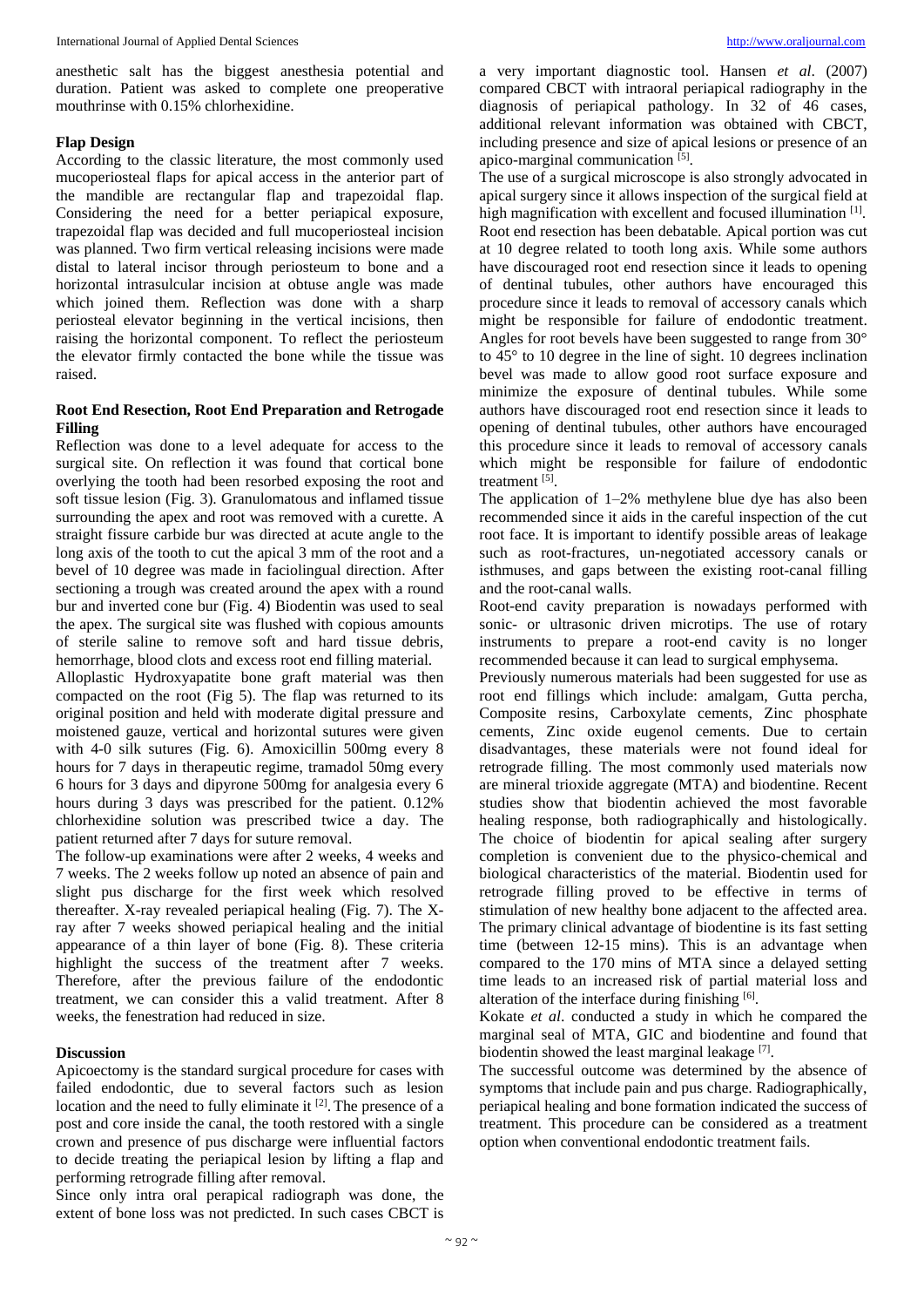

**Fig 1:** Pre operative photograph



**Fig 2:** Pre operative IOPAR



**Fig 3:** Flap Elevation



**Fig 4:** Root end resection



**Fig 5:** Placement of bonegraft



**Fig 6:** Flap closure and sutures Placed



**Fig 7:** 2 week follow up



**Fig 8:** 7 week follow up

### **Conclusion**

It is possible to achieve improvement in periradicular tissues after the appearance of a periapical granulomatous lesion as in the case reported. To make this possible, especially in cases where it is difficult to extract the cast pin and the crown, it is necessary to resort to surgical techniques and to use retrograde filling materials with ideal characteristics to stimulate the healing of affected tissues. In conclusion, apical surgery is suggested, followed by retrograde filling with biodentin in these cases.

### **References**

- 1. Von Arx T. Failed Root Canals: The Case for Apicoectomy (Periradicular Surgery). J Oral Maxillofac Surg 2005; 63:832-837.
- 2. Locurcio LL, Leeson R. Stomatological Dis Sci 2017; 1:76-80.
- 3. Von Arx T. Apical surgery: A review of current techniques and outcome The Saudi Dental Journal 2011; 23:9-15.
- 4. Lofthag-Hansen S, Huumonen S, Grondahl K, Grondahl HG. Limited cone-beam CT and intraoral radiography for the diagnosis of periapical pathology. Oral Surg. Oral